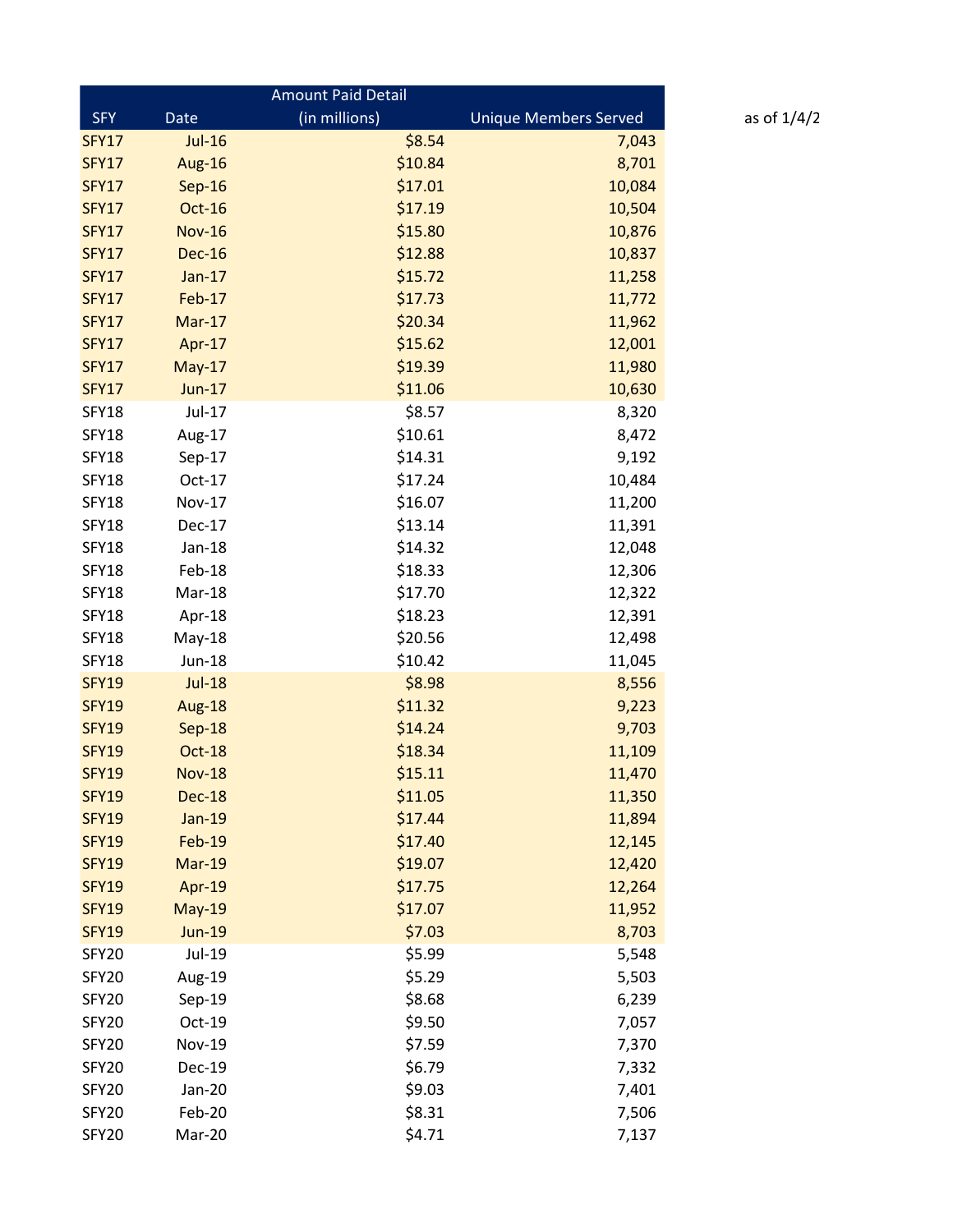| SFY20 | Apr-20 | \$1.71 | 4.319 |
|-------|--------|--------|-------|
| SFY20 | Mav-20 | \$1.31 | 3.210 |
| SFY20 | Jun-20 | \$0.84 | 2.147 |